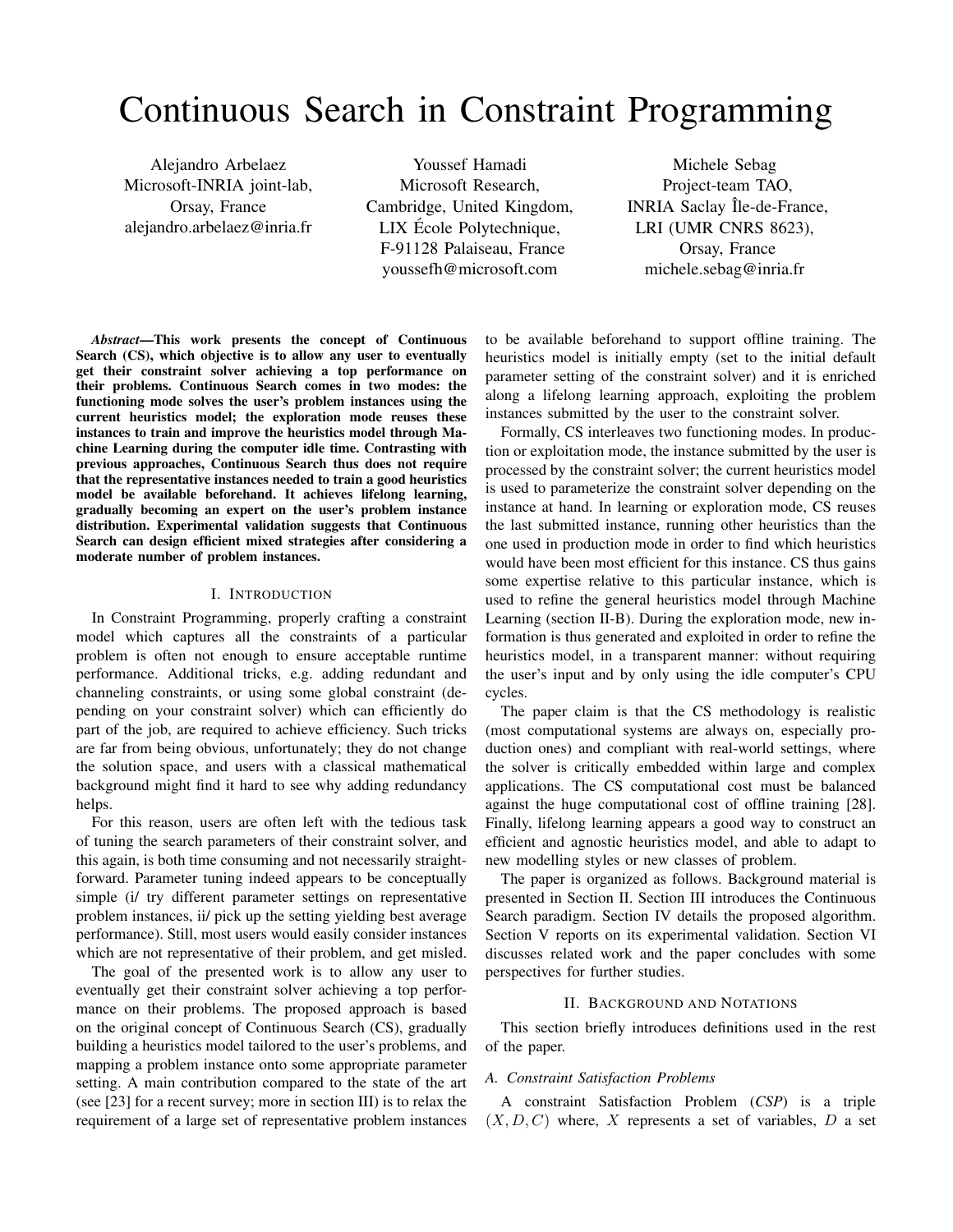of associated domains (i.e., possible values for the variables) and C a finite set of constraints.

Solving a CSP involves finding a solution, i.e., an assignment of values to variables such as all constraints are satisfied. If a solution exists the problem is stated as satisfiable and unsatisfiable otherwise. A depth-first search backtracking algorithm can be used to tackle CSPs. At each step of the search, an unassigned variable  $X$  and a valid value  $v$  for  $X$ are selected, the exploration of variables/values is combined with a look-ahead strategy able to narrow the domains of the variables and reduce the remaining search space through constraint propagation. Restarting the search engine [12], [17] helps to reduce the effects of early mistakes in the search process. A restart is done when some cutoff limit in the number of failures (backtracks) is met (i.e., at some point in the search tree), before restarting the search each heuristic stores its ranking metrics in order to start the next tree-based search.

In this paper, we consider five well known variable selection heuristics. *min-dom* [14] selects the variable with the smallest domain, *wdeg* [4] selects the variable which is involved in the highest number of failed constraints, *dom-deg* selects the variable which minimizes the ratio  $\frac{dom}{deg}$ , *dom-wdeg* [4] selects the variable which minimizes the ratio  $\frac{dom}{wdeg}$  and *impacts* [20] selects the (variable, value) pair which maximizes the reduction of the remaining search space. While only deterministic heuristics will be considered in this paper, the proposed approach can be extended to randomized algorithms by following the approach proposed in [15].

#### *B. Supervised Machine Learning*

Supervised Machine Learning exploits data labelled by the expert to automatically build hypotheses emulating the expert's decisions [25]. Only the binary classification case will be considered in the following. Formally, a learning algorithm processes a training set  $\mathcal{E} = \{(x_i, y_i), x_i \in \Omega, y_i \in$  $\{1, -1\}, i = 1 \dots n\}$  made of n examples  $(x_i, y_i)$ , where  $x_i$ is the example description (e.g. a vector of values,  $\Omega = \mathbb{R}^d$ ) and  $y_i$  is the associated label; example  $(x, y)$  is referred to as positive (respectively, negative) iff  $y$  is 1 (resp., -1). The learning algorithm outputs a hypothesis  $f : \Omega \mapsto Y$  associating to each example description x a label  $y = f(x)$  in  $\{1, -1\}$ . Among ML applications are pattern recognition, ranging from computer vision to fraud detection [18], game playing [11], or autonomic computing [21].

Among the prominent ML algorithms are *Support Vector Machines* (SVM) [7]. Linear SVM considers real-valued positive and negative instances ( $\Omega = \mathbb{R}^d$ ) and constructs the separating hyperplane which maximizes the margin, i.e. the minimal distance between the examples and the separating hyperplane. The margin maximization principle provides good guarantees about the stability of the solution and its convergence towards the optimal solution when the number of examples increases.

The linear SVM hypothesis  $f(x)$  can be described from the sum of the scalar products between the current instance  $x$  and



Figure 1. Continuous Search scenario

some of the training instances  $x_i$ , called support vectors:

$$
f(x) = \langle w, x \rangle + b = \sum \alpha_i \langle x_i, x \rangle + b
$$

The SVM approach can be extended to non-linear spaces, by mapping the instance space  $\Omega$  into a more expressive feature space  $\Phi(\Omega)$ . This mapping is made implicit through the socalled *kernel trick*, by defining  $K(x, x') = \langle \Phi(x), \Phi(x') \rangle$ ; it preserves all good SVM properties provided the kernel be positive definite. Among the most widely used kernels are the Gaussian kernel  $(K(x, x')) = exp{-\frac{||x-x'||^2}{\sigma^2}}$ ) and the polynomial kernel  $(K(x, x')) = (x, x' > +c)^d$ ). More complex separating hypotheses can be built on such kernels,

$$
f(x) = \sum \alpha_i K(x_i, x) + b
$$

using the same learning algorithm core as in the linear case. In all cases, a new instance  $x$  is classified as positive (respectively negative) if  $f(x)$  is positive (resp. negative).

# III. CONTINUOUS SEARCH IN CONSTRAINT PROGRAMMING

The Continuous Search paradigm, illustrated on Figure 1, considers a functioning system governed from a heuristics model (which could be expressed as e.g., a set of rules, a knowledge base, a neural net). The core of continuous search is to exploit the problem instances submitted to the system along a 3-step process:

- 1) unseen problem instances are solved using the current heuristics model;
- 2) these instances are solved with other heuristics, yielding new information. This information associates to the description  $x$  of the example (accounting for the problem instance and the heuristics), a boolean label  $y$  (the heuristics improves/does not improve on the current heuristics model);
- 3) the training set  $\mathcal{E}$ , augmented with these new examples  $(x, y)$ , is used to revise or relearn the heuristics model.

The Exploitation or production mode (step 1) aims at solving new problem instances as quickly as possible. The Exploration or learning mode (steps 2 and 3) aims at learning a more accurate heuristics model.

*Definition 1:* A continuous search system is endowed with a heuristics model, which is used as is to solve the current problem instance in production mode, and which is improved using the previously seen instances in learning mode.

Initially, the heuristics model of a continuous search system is empty, that is, it is set to the default settings of the search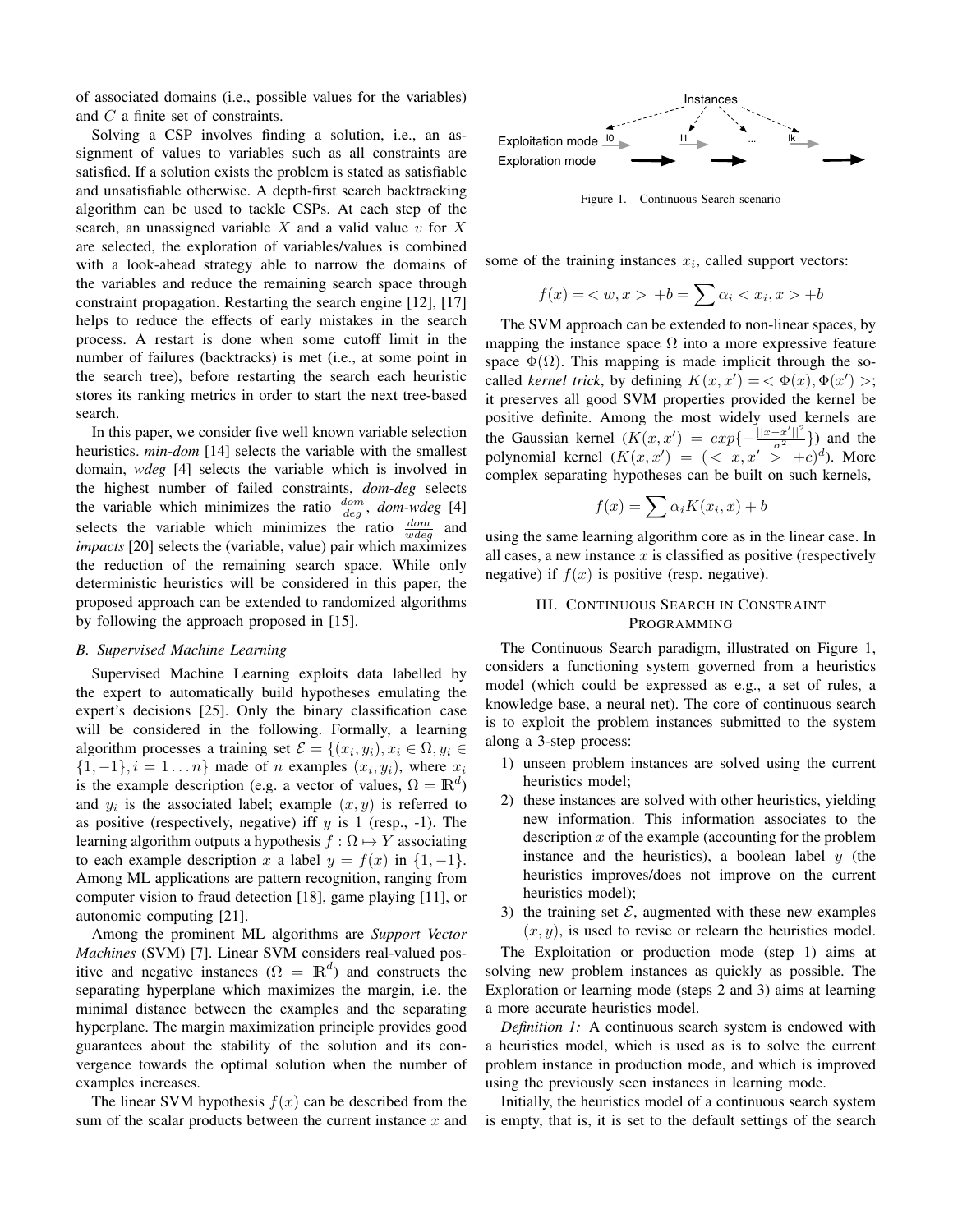

Figure 2. *dyn-CS*: selecting the best heuristic at each restart point

system. In the proposed CS-based constraint programming, the default setting is a given heuristics noted *DEF* in the following (section IV). Assumedly, *DEF* is a reasonably good strategy on average; the challenge is to improve on *DEF* for the particular types of instances which have been encountered in production mode.

# IV. DYNAMIC CONTINUOUS SEARCH

The Continuous Search paradigm is applied to a restartbased constraint solver, defining the *dyn-CS* algorithm. After a general overview of *dyn-CS*, this section details the different modules thereof.

Figure 2 depicts the general scheme of *dyn-CS*. The constraint-based solver involves several restarts of the search. A restart is launched after the number of backtracks in the search tree reaches a user-specified threshold. The search stops after a given time limit. Before starting the tree-based search and after each subsequent restarts, the description  $x$  of the problem instance is computed (section IV-A). We will call checkpoints the calculation of these descriptions.

In production mode, the heuristics model  $f$  is used to compute the heuristic  $f(x)$  to be applied for the entire checkpoint window, i.e., until the next restart. Not to be confused with the *choice point* which selects a variable/value pair at each node in the search tree, *dyn-CS* selects the most promising heuristic at a given checkpoint and uses it for the whole checkpoint window. In learning mode, other combination of heuristics are applied (section IV-D) and the eventual result (depending on whether the other heuristics improved on heuristics  $f(x)$ ) leads to build training examples (section IV-C). The augmented training set is used to relearn the heuristics model  $f(x)$ .

# *A. Representing instances: feature definition*

At each checkpoint (or restart), the description of the problem instance is computed including static and dynamic features.

While a few of these descriptors had already been used in SAT portfolio solvers [15], [28], many descriptors had to be added as CSPs are more diverse than SAT instances: SAT instances only involve boolean variables and clauses, contrasting with CSPs using variables with large domains, and a variety of constraints and pruning rules.

*1) Static Features:* Encode the general description of a given problem instance; they are computed once for each instance as they are not modified along the resolution process.

The static features also allow one to discriminate between types of problems, and different instances.

- Problem definition (4 features): Number of variables, constraints, variables assigned/not assigned at the beginning of the search.
- Variables size information (6 features): Size prod, sum, min, max, mean and variance of all variables domain size.
- Variables degree information (8 features): min, max, mean and variance of all variables degree (resp. variables' domain/degree)
- Constraints Information (6 features): The degree (or arity) of a given constraint  $c$  is represented by the total number of variables involved in c. Likewise the size of  $c$  is represented by the product of its corresponding variables domain sizes. Taking into account this information, the following features are computed min, max, mean of constraints size and degree.
- Filtering cost category  $(8 \text{ features})$ : Each constraint  $c$ is associated a category<sup>1</sup>. In this way, we compute the number of constraints for each category. Intuitively each category represents the implementation cost of the filtering algorithm. *Cat* = {*Exponential*, *Cubic*, *Quadratic*, *Linear expensive*, *Linear cheap*, *Ternary*, *Binary*, *Unary*}. Where *Linear expensive* (resp. *cheap*) indicates the complexity of a linear equation constrain and the last three categories indicate the number of variables involved in the constraint. More information about the filtering cost category can be found in [10].

*2) Dynamic features:* Two kinds of dynamic features are used to monitor the performance of the search effort at a given checkpoint: global statistics describe the progress of the overall search process; local statistics check the evolution of a given strategy.

- Heuristic criteria (15 features): each heuristic criteria (e.g., *wdeg*, *dom-wdeg*, *impacts*) is computed for each variable; their prod, min, max, mean and variance over all variables are used as features.
- Constraints weight (12 features): likewise report the min, max, mean and variance of all constraints weight (i.e., constraints *wdeg*). Additionally the mean for each filtering cost category is used as feature.
- Constraints information (3 features): min, max and mean of constraint's *run-prop*, where *run-prop* indicates the number of times the propagation engine has called the filtering algorithm of a given constraint.
- Checkpoint information (33 features): for every  $checkpoint_i$  relevant information from the previous checkpoint<sub>i−1</sub> (when available) is included into the feature vector. From checkpoint<sub>i-1</sub> we include the total number of nodes and maximum search depth. From the latest non-failed node, we consider the total number of assigned variables, satisfied constraints, sum of variables

```
<sup>1</sup>Out of 8 categories, detailed in
```
http://www.gecode.org/doc-latest/reference/classGecode\_1\_1PropCost.html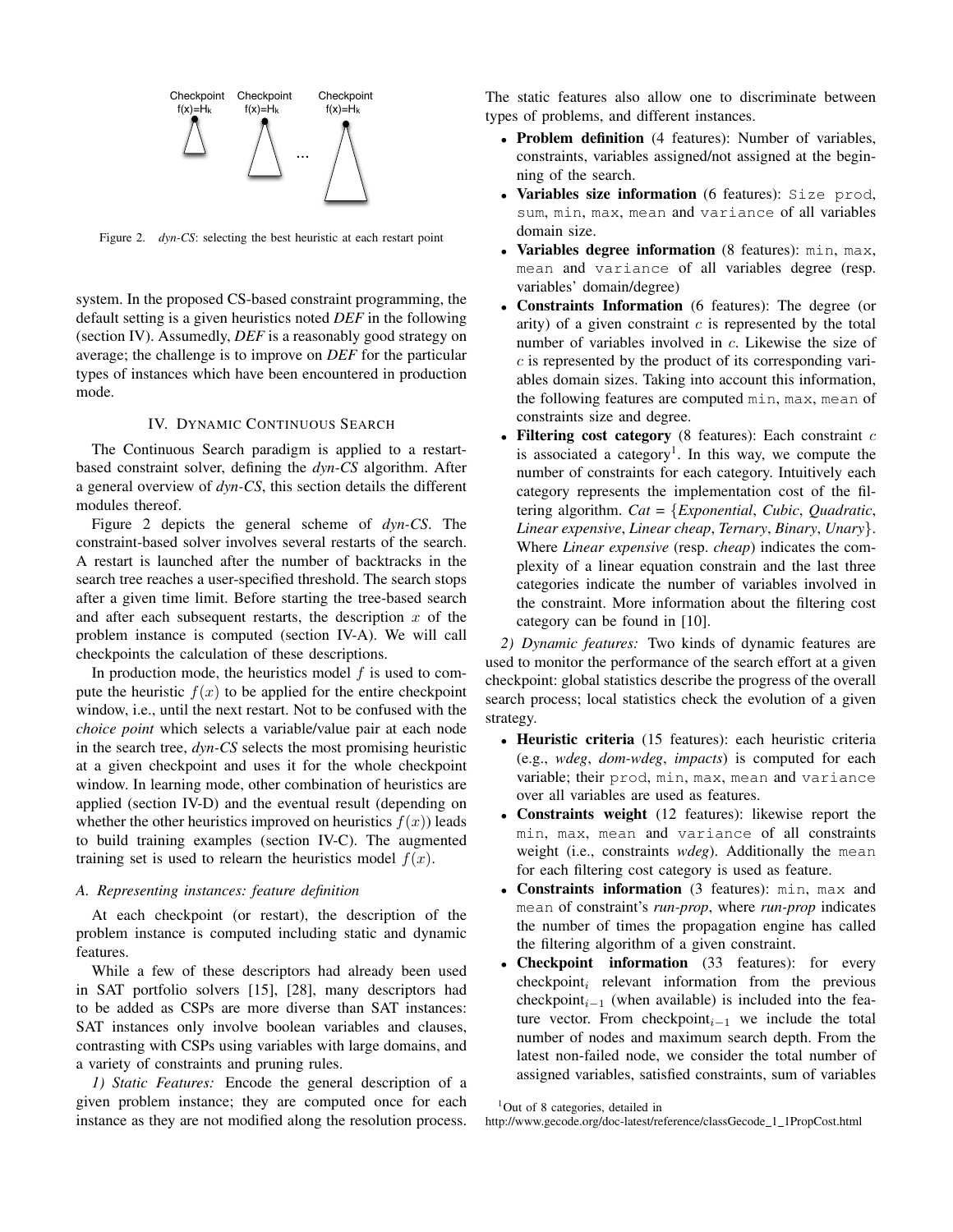*wdeg* (resp. size and degree) and product of variables degree (resp. *domain*, *wdeg* and *impacts*) of non assigned variables. Finally using the previous 11 features the mean and variance is computed taking into account all visited checkpoints.

The attributes listed above include a collection of 95 features.

## *B. Feature pre-processing*

Feature pre-processing is a most important step in Machine Learning [26], which can significantly improve the predictive accuracy of the learned hypothesis. Typically, the descriptive features detailed above are on different scales; the number of variables and/or constraints can be high while the Impact of (variable, value) is between 0 and 1. A data normalization step, scaling down feature values in [−1, 1] (*minmax-normalization*) is used.

Although selecting the most informative features might improve the performance, in this paper we do not consider any feature selection algorithm, and only features that are constant over all examples are removed as they offer no discriminant information.

#### *C. Learning and using the heuristics model*

The selection of the best heuristic for a given problem instance is formulated as a binary classification problem, as follows. Let  $H$  denote the set of  $k$  candidate heuristics, two particular elements in  $H$  being *DEF* (the default heuristics yielding reasonably good results on average) and *dyn-CS*, the (dynamic) ML-based heuristics model initially set to *DEF*.

*Definition 2:* Each training example  $p_i = (x_i, y_i)$  is generated by applying some heuristics  $h$  ( $h \in \mathcal{H}, h \neq dyn\text{-}CS$ ) at some checkpoint in the search tree of a given problem instance. Description  $x_i \in \mathbb{R}^{97}$  is made of the static feature values describing the problem instance, the dynamic feature values computed at this check point and describing the current search state, and two additional features: *checkpoint-id* gives the number of checkpoints up to now and *cutoff-information* gives the cutoff limit of the next restart. The associated label  $y_i$  is positive iff the associated runtime (using heuristic h instead of *dyn-CS* at the current checkpoint) improves on the heuristics model-based runtime (using *dyn-CS* at every checkpoint); otherwise, label  $y_i$  is negative.

If the problem instance cannot be solved (whatever the heuristics used, i.e., time out during the exploration and exploitation modes), it is discarded (since the associate training examples do not provide any relevant information).

In production mode, the hypothesis  $f$  learned from the above training examples (their generation is detailed in next subsection) is used as follows:

*Definition 3:* At each checkpoint, for each  $h \in \mathcal{H}$ , the description  $x_h$  and the associated value  $f(x_h)$  are computed. If there exists a single h such that  $f(x_h)$  is positive, it is selected and used in the subsequent search effort. If there exists several heuristics with positive  $f(x_h)$ , the one with maximal value is selected<sup>2</sup>. If  $f(x_h)$  is negative for all h, the default heuristic *DEF* is selected.

#### *D. Generating examples in Exploration mode*

The Continuous Search paradigm uses the idle computer's CPU cycles to explore different heuristic combinations on the last seen problem instance, and see whether one could have done better than the current heuristics model on this instance. The rationale for this exploration is that improving on the last seen instance (albeit meaningless from a production viewpoint since the user already got a solution) will deliver useful indications as to how to best deal with further similar instances. In this way, the heuristics model will expectedly be tailored to the distribution of problem instances actually dealt with by the user.

The CS exploration proceeds by slightly perturbing the heuristics model. Let  $\frac{dyn}{CS}$  <sup>-i,h</sup> denote the policy defined as: use heuristics model *dyn-CS* at all checkpoints except the  $i$ -th one, and use heuristic  $h$  at the  $i$ -checkpoint.

| <b>Algorithm 1</b> Exploration-time(instance: $\mathcal{I}$ )                          |
|----------------------------------------------------------------------------------------|
| 1: $\mathcal{E} = \{\}\$ //initialize the training set                                 |
| 2: for all i in checkpoints( $I$ ) // loop over checkpoints ( $I$ )                    |
| do                                                                                     |
| for all $h$ in $H$ // loop over all heuristics <b>do</b><br>3:                         |
| Compute x describing the current checkpoint and $h$<br>4:                              |
| if $h \neq dyn$ -CS then<br>5:                                                         |
| Launch $dyn$ -CS <sup>-i,h</sup><br>6:                                                 |
| Define $y = 1$ iff $dyn$ -CS <sup><math>-i, h</math></sup> improves on $dyn$ -CS<br>7: |
| and $-1$ otherwise                                                                     |
| $\mathcal{E} \leftarrow \mathcal{E} \cup \{x, y\}$<br>8:                               |
| end if<br>9:                                                                           |
| end for<br>10:                                                                         |
| 11: end for                                                                            |
| 12: return $\mathcal E$                                                                |
|                                                                                        |

Algorithm 1 describes the proposed Exploration mode for Continuous Search. A limited number (10 in this paper) of checkpoints in the  $\frac{dyn\text{-}CS}{}$  based resolution of instance  $\mathcal I$  are considered (line 2); for each checkpoint and each heuristic h (distinct from the *dyn-CS*), a lesion study is conducted, applying h instead of *dyn-CS* at the i-th checkpoint (heuristics model  $dyn$ - $CS$ <sup>-i,h</sup>); the example (described from the *i*th checkpoint and h) is labelled positive iff  $dyn$ - $CS$ <sup>-i,h</sup> improves on  $\frac{dyn}{CS}$ , and added to the training set  $\mathcal{E}$ , once the exploration mode for a given instance is finished the hypothesis model is updated by retraining the SVM including the feature pre-processing as stated in section IV-B.

# *E. Imbalanced examples*

It is well known that one of the heuristics often performs much better than the others for a particular distribution of

<sup>2</sup>The rationale for this decision is that the margin, i.e. the distance of the example w.r.t the separating hyperplane, is interpreted as the confidence of the prediction [25].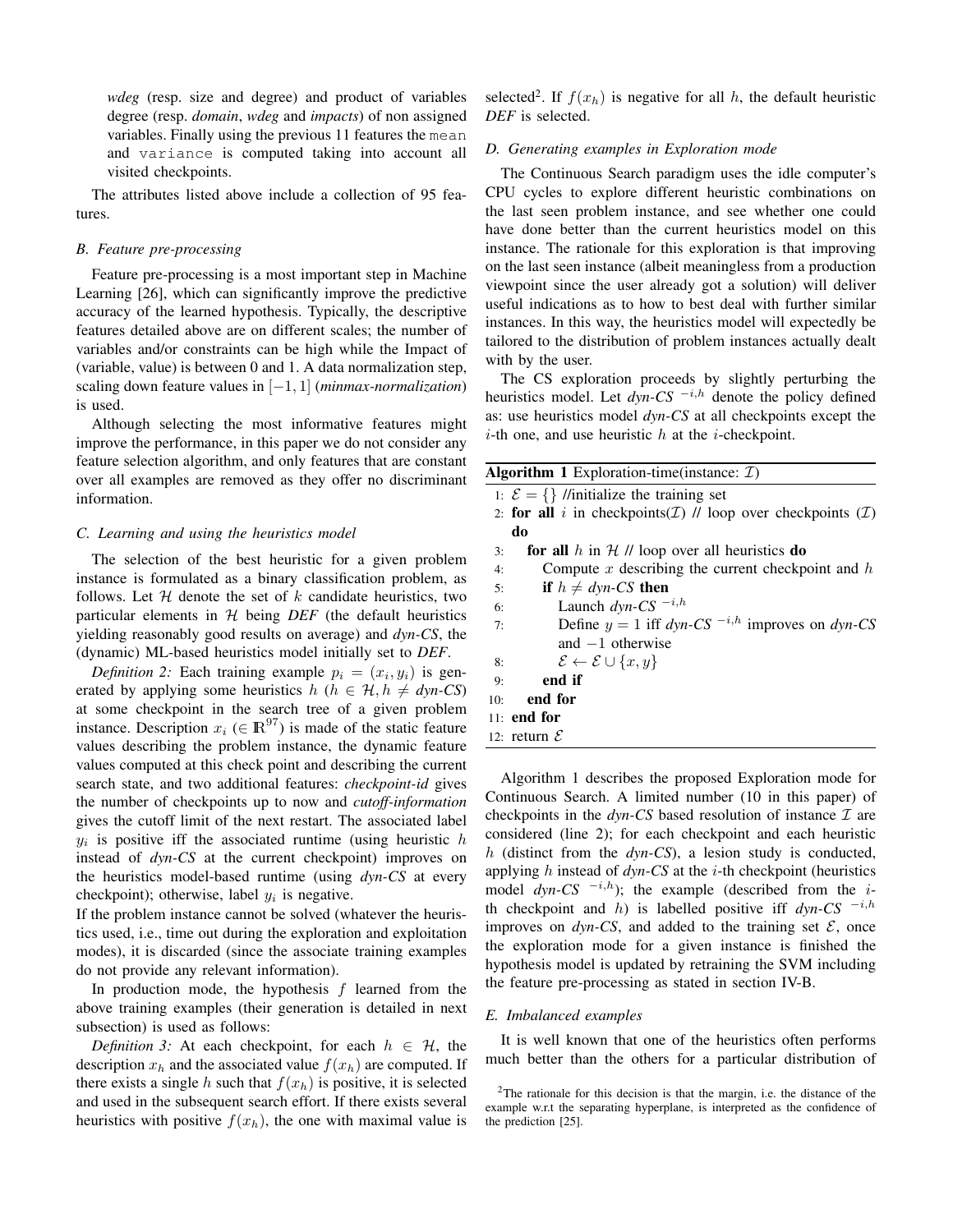problems [6]. Accordingly, negative training examples considerably outnumber the positive ones (it is difficult to improve on the winning heuristics). This phenomenon, known as *Imbalanced distribution*, might severely hinder the SVM algorithm [1]. Two simple ways of enforcing a balanced distribution in such cases, intensively examined in the literature and considered in earlier work [3], are to over-sample examples in the minority class (generating additional positive examples by Gaussianly perturbing the available ones) and/or undersample examples in the majority class.

Another options is to use prior knowledge to rebalance the training distribution. Formally, instead of labeling an example positive (resp, negative) iff the associated runtime is strictly less (resp. greater) than that of the heuristic model, we consider the difference between the runtimes. If the difference is less than some tolerance value  $dt$ , then the example is relabeled as positive.

The number of positive examples and hence the coverage of the learned heuristics model increase with  $dt$ ; in the experiments (Section V), dt is set to 1 minute iff *time-exploitation* (time required to solve a given instance in production mode) is greater than 1 minute, otherwise dt is set to *time-exploitation*.

## V. EXPERIMENTAL VALIDATION

This section reports on the experimental validation of the proposed Continuous Search approach. All tests were conducted on Linux Mandriva-2009 boxes with 8 GB of RAM and 2.33 Ghz Intel processors.

### *A. Experimental setting*

The presented experiments consider 496 CSP instances taken from different repositories.

- nsp: 100 *nurse-scheduling* instances from the MiniZinc<sup>3</sup> repository.
- bibd: 83 *Balance Incomplete Block Design* instances from the XCSP4 repository, translated into Gecode using Tailor<sup>5</sup>
- **js:** 130 *Job Shop* instances from the XCSP repository.
- geom: 100 *Geometric* instances from the XCSP repository.
- lfn: 83 *Langford-number* instances, translated into Gecode using global and channelling constraints.

The learning algorithm used in the experimental validation of the proposed approach is a Support Vector Machine with Gaussian kernel, using the libSVM implementation with default parameters<sup>6</sup>. All considered CSP heuristics (Section II) are home-made implementations integrated in the Gecode 2.1.1 [10] constraint solver. *dyn-CS* was used as a heuristics model on the top of the heuristics set  $\mathcal{H} = \{dom{-}wdeg,$ *wdeg*, *dom-deg*, *min-dom*, *impacts* }, taking *min-value* as value selection heuristic. The cutoff value used to restart the search

was initially set to 1000 and the cutoff increase policy to  $\times 1.5$ , the same cutoff policy is used in all the experimental scenarios.

Continuous Search was assessed comparatively to the best two dynamic variable ordering heuristics on the considered problems, namely *dom-wdeg* and *wdeg*. It must be noted that Continuous Search, being a lifelong learning system, will depend on the curriculum, that is the order of the submitted instances. If the user "pedagogically" starts by submitting informative instances first, the performance in the first stages will be better than if untypical and awkward instances are considered first. For the sake of fairness, the performance reported for Continuous Search on each problem instance is the median performance over 10 random orderings of the CSP instances.

# *B. Practical performances*

Figure 3 highlights the Continuous Search results on Langford-number problems, comparatively to *dom-wdeg* and *wdeg*. The x-axis gives the number of problems solved and the y-axis presents the cumulated runtime. The (median) *dyn-CS* performance (grey line) is satisfactory as it solves 12 more instances than *dom-wdeg* (black line) and *wdeg* (light gray line). The dispersion of the *dyn-CS* results depending on the instance ordering is depicted from the set of dashed lines. Indeed traditional portfolio approaches such as [15], [22], [28] do not present such performance variations as they assume a complete set of training examples to be available beforehand.



Figure 3. Langford-number (lfn): Number of instances solved in less than 5 min with *dyn-CS*, *wdeg*, and *dom-wdeg*. Dashed lines illustrate the performance of *dyn-CS* for a particular instance ordering.

Figure 4 depicts the performance of *dyn-CS*, *dom-wdeg* and *wdeg* on all other problem families, respectively (bibd, js, nsp, and geom). On the bibd (Figure  $4(a)$ ) and js (Figure  $4(b)$ ) problems, the best heuristics is *dom-wdeg*, solving 3 more instances than *dyn-CS*. Note that *dom-wdeg* and *wdeg* coincide on bibd since all decision variables are boolean.

On nsp (Figure 4(c)), *dyn-CS* solves 9 more problems than *dom-wdeg*, but is outperformed by *wdeg* by 11 problems. On geom (Figure 4(d)), *dyn-CS* improves on the other heuristics,

<sup>3</sup>http://www.g12.cs.mu.oz.au/minizinc/download.html

<sup>&</sup>lt;sup>4</sup>http://www.cril.univ-artois.fr/∼lecoutre/benchmarks.html<br><sup>5</sup>http://www.cs.st-andrews.ac.uk/∼andrea/tailor/<br><sup>6</sup>http://www.csie.ntu.edu.tw/∼cjlin/libsvm/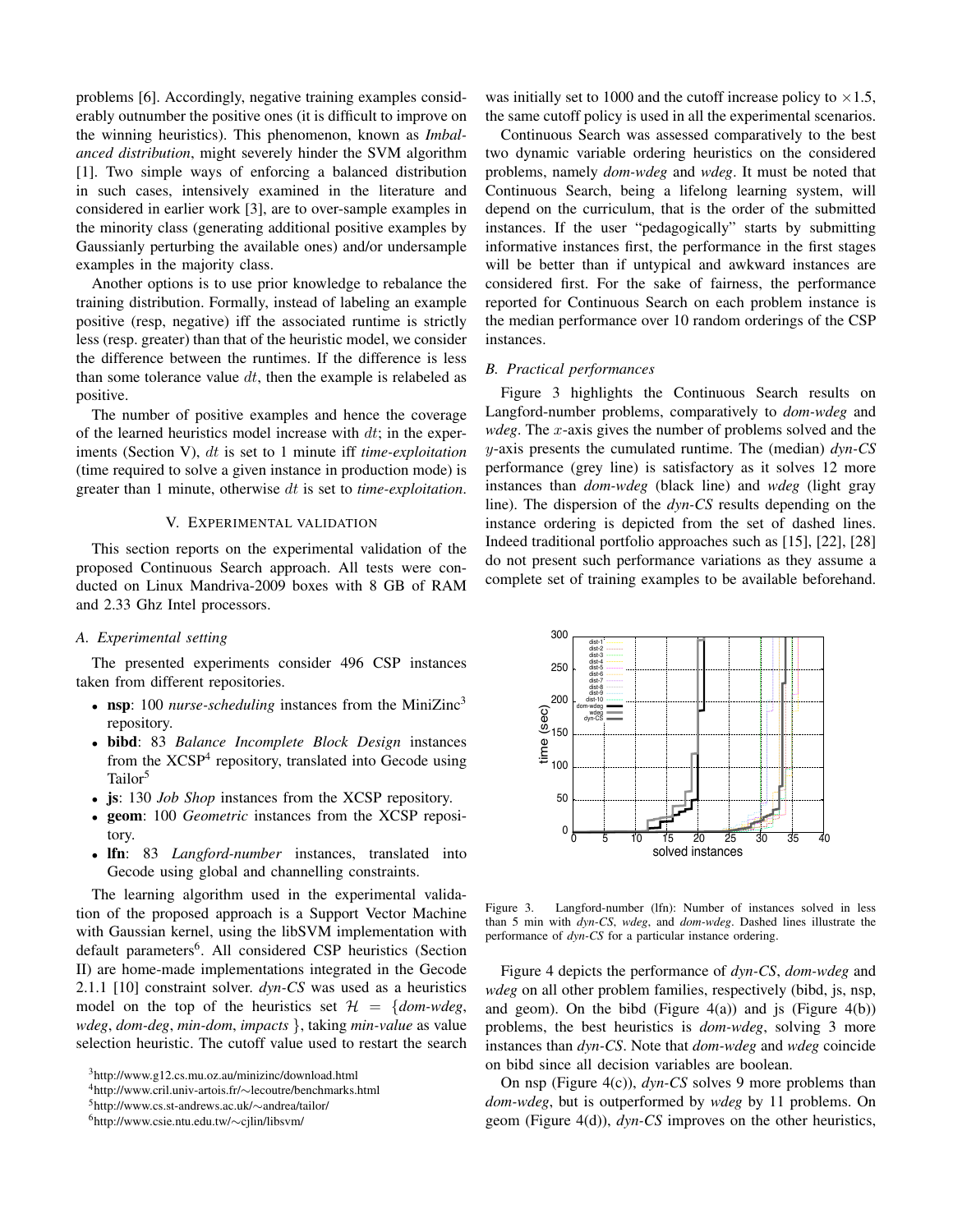

(a) Balance incomplete block designs (bibd)



(b) Job-shop (js)



(c) Nurse scheduling problem (nsp) (d) Geometric (geom)

Figure 4. Number of instances solved in less than 5 minutes, with same legends as in Fig. 3.

solving respectively 3 more instances and 40 more instances than *dom-wdeg* and *wdeg*.

These results suggest that *dyn-CS* is most often able to pick up the best heuristics on a given problem family, and sometimes able to significantly improve on the best of the available heuristics.

All experimental results are summarized in Table I, reporting for each considered heuristics the number of instances solved (#sol), the total computational cost for all instances (time, in hour), and the average time (avg-time, in minutes) per instance, over all problem families. These results confirm that *dyn-CS* outperforms *dom-wdeg* and *wdeg*, solving respectively 18 and 41 instances more out of 315. Furthermore, it shows that *dyn-CS* is slightly faster than the other heuristics, with an average time of 2.11 minutes, against respectively 2.39 for *dom-wdeg* and 2.61 for *wdeg*. It is also worth mentioning that the total CPU time required to complete the exploration (or learning) mode after solving a given instance was on average no longer than 2 hours.

Additionally, a random heuristic selection scenario was also experimented (i.e., executing 10 times each instance with a uniform heuristic selection and reporting the median value over the 10 runs). The random selection strategy was able to solve 278 out of 496 instances, 19 instances less than *domwdeg* and 37 instances less than *dyn-CS*.

Another interesting lesson learned from the experiments concerns the difficulty of the underlying learning problem, and the generalization error of the learned hypothesis. The generalization error in the Continuous Search framework is estimated by 10-fold Cross Validation on the whole training set (including all training examples generated in exploration mode). Table II reports on the predictive accuracy of the SVM algorithm (with same default setting) on all problem families, with an average accuracy of 67%. As could have been expected, the predictive accuracy is correlated to the performance of Continuous Search: the problems with best accuracy and best performance improvement are geom and lfn.

To give an order of idea, 62% predictive accuracy was reported in the context of SATzilla [28], aimed at selecting of the best heuristic in a portfolio.

A direct comparison of the predictive accuracy might however be biased. On the one hand SATzilla errors are attributed to the selection of some near-optimal heuristics, after the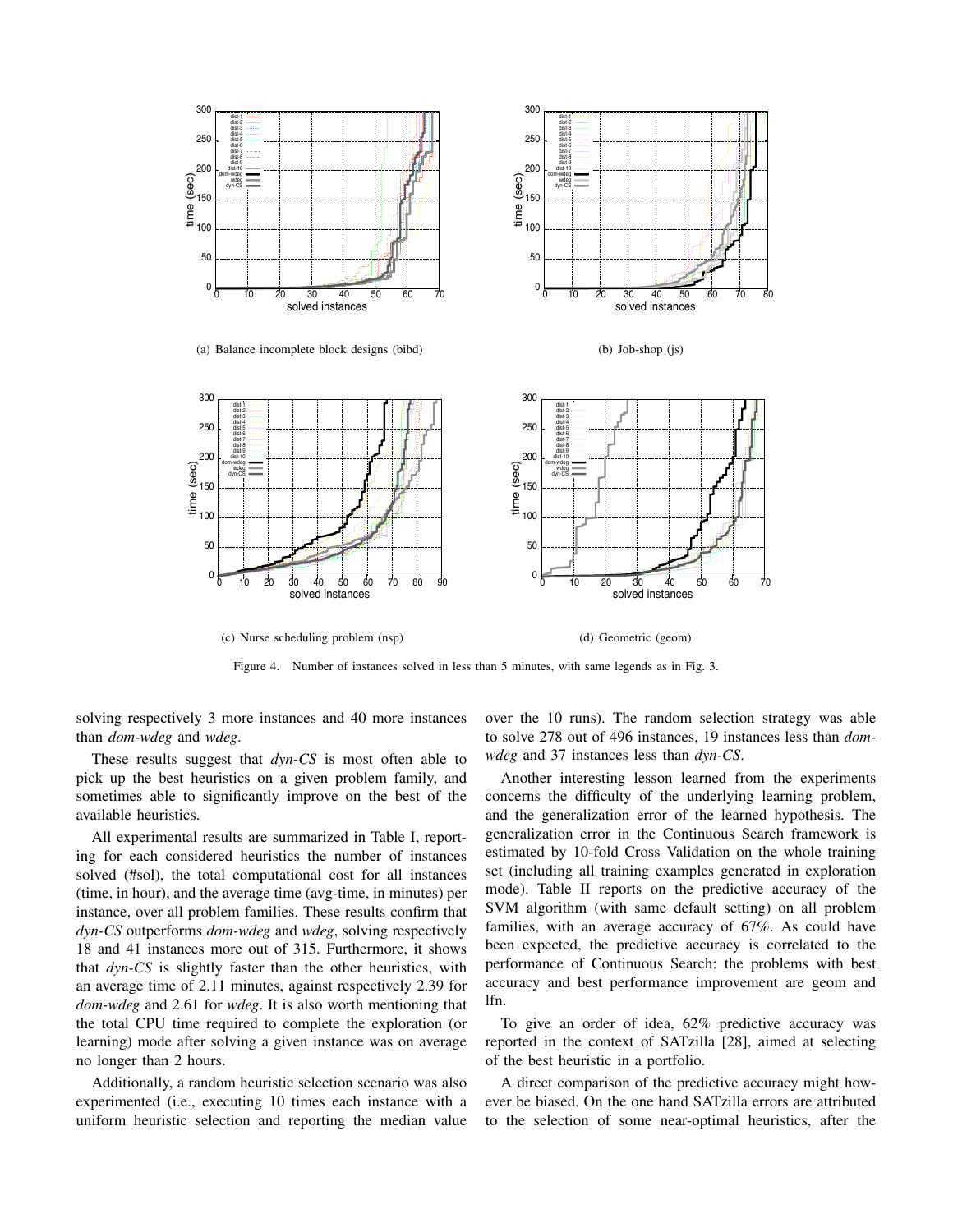Table I TOTAL SOLVED INSTANCES

| Problem | dom-wdeg       |         |               | wdeg            |         |               | $dvn$ - $CS$             |         |               |
|---------|----------------|---------|---------------|-----------------|---------|---------------|--------------------------|---------|---------------|
|         | #sol           | time(h) | $avg-time(m)$ | #sol            | time(h) | $ave-time(m)$ | #sol                     | time(h) | $avg-time(m)$ |
| nsp     | 68             | 3.9     | 2.34          | 88              | 2.6     | 1.56          | $\overline{\phantom{a}}$ | 2.9     | 1.74          |
| bibd    | 68             | 1.8     | 1.37          | 68              | 1.8     | 1.37          | 65                       | 2.0     | 1.44          |
| 1S      | 76             | 4.9     | 2.26          | $\sim$<br>3     | 5.1     | 2.35          | 73                       | 5.2     | 2.4           |
| lfn     | $\gamma$<br>∠∎ | 5.2     | 3.75          | $^{\sim}$<br>∠∎ | 5.3     | 3.83          | 33                       | 4.1     | 2.96          |
| geom    | -64            | 3.9     | 2.34          | $\sim$          | 6.8     | 4.08          | 67                       | 3.3     | 1.98          |
| Total   | 297            | 19.7    | 2.39          | 274             | 21.6    | 2.61          | 315                      | 17.5    | 2.11          |

authors; on the other hand, Continuous Search would involve several selection steps (in each checkpoint) and could thus compensate from earlier errors.

Table II PREDICTIVE ACCURACY OF THE HEURISTICS MODEL (10-FOLD CROSS VALIDATION)

|        |    | 1 C    | ш |
|--------|----|--------|---|
| $\sim$ | v. | $\sim$ | ٠ |

### *C. The power of adaptation*

Our second experimental test combines instances from different domains in order to show how CS is able to adapt to changing problems distribution. Indeed, unlike classical portfolio-based approaches which can only be applied if the training and exploitation sets come from the same domain, CS can adapt to changes and provide top performances even if the problems change.

Table III TOTAL SOLVED INSTANCES

| Problem      | #Sol | time(h) | Problem                | #Sol | time(h) |
|--------------|------|---------|------------------------|------|---------|
| $nsp-geom^+$ |      | 4.1     | $1$ fn-bibd $\ddagger$ |      | 5.3     |
| $nsp-geom$   | 67   | 3.4     | $1$ fn-bibd $\uparrow$ | 63   | 2.3     |

In this context, Table III reports the results on the geom (left) and bibd (right) problems by considering the following two scenarios. In the first scenario, we are going to emulate a portfolio-based search which would use the wrong domain to train. In *nsp-geom*‡, CS incrementally learns while solving the 100 nsp instances, and then solves one by one the 100 geom instances. However, when switching to this second domain, incremental learning is switched off, and checkpoints adaptation uses the model learnt on nsp. In the second scenario, *nsp-geom*† we solve nsp, then geom instances one by one, but this time, we keep the incremental learning on when switching from the first domain to the second one - as if CS was not aware of the transition.

As we can see in the first line of the Table, training on the wrong domain gives poor performance (55 instances solved in 4.1 hours). At contrary, the second line shows that CS can recover from training on the wrong domain thanks to its incremental adaptation (solving 67 instances in 3.4 hours). The right part of the Table reports similar results for the bibd problem.

As can be observed in nsp-geom<sup>†</sup> and lfn-bibd<sup>†</sup>, CS successfully identifies the new distribution of problems solving respectively the same number and 2 less instances than geom and bibd when CS is only applied to this domain starting from scratch. However the detection of the new distribution introduces an overhead in the solving time (see results for single domain in Table I).

# VI. RELATED WORKS

This section briefly reviews and discusses some related works, devoted to heuristic selection within CP and SAT solvers.

SATzilla [28] is a well known SAT portfolio solver which is built upon a set of features. Roughly speaking SATzilla includes two kinds of basic features: general features such as number of variables, number of propagators, etc. and local search features which actually probe the search space in order to estimate the difficulty of each problem-instance for a given algorithm. The goal of SATzilla is to learn a runtime prediction function by using a linear regression model. In the same direction of SATzilla in [13] Haim et al., build the portfolio taking into account several restarts policies for a set of well known SAT solvers.

CPHydra [19] is a portfolio approach based on case-based reasoning; it maintains a database with all solved instances (so-called *cases*). Later on, once a new instance I arrives a set of similar cases  $C$  is computed and based on  $C$  it builds a switching policy selecting a set of CSP solvers that maximizes the possibilities of solving  $I$  within a given amount of time.

The approach most similar to the presented one is that of [22], who likewise apply Machine Learning techniques to perform on-line combination of heuristics into search tree procedures. Unfortunately, this work requires an important number of training instances to build a model with good generalization property.

In [5] low-knowledge is used to select the best algorithm in the context of optimization problems, this work assumes a black-box optimization scenario where the user has no information about the problem or even about the domain of the problem, and the only known information is the output (i.e., solution cost for each algorithm in the portfolio). Unfortunately this mechanism is only applicable to optimization problems and cannot be used to solve CSPs.

The purpose in *The Adaptive Constraint Engine* (ACE) [9] is to unify the decision of several heuristics in order to guide the search process. In this way, each heuristic votes for a possible